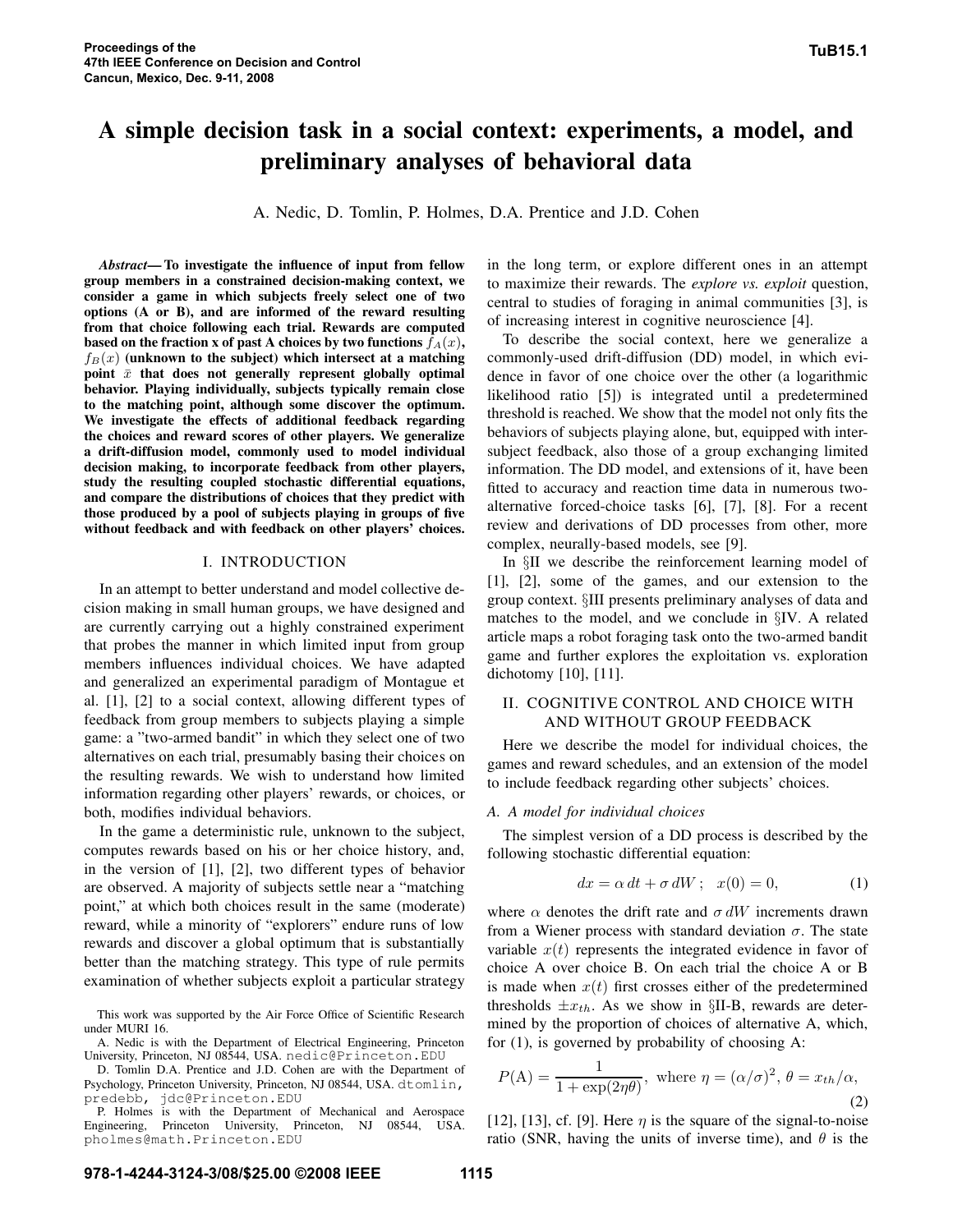threshold-to-drift ratio: i.e., the threshold passage time for the noise-free process  $x(t) = \alpha t$ . An explicit expression for the mean first passage time, corresponding to the average decision time, is also available [9], but we shall not need it here.

In the model developed by Egleman et al. [1], cf. [14] individual subjects maintain a fading memory of prior rewards in the expected rewards: weights  $w_A, w_B$  accorded to the alternatives that are updated as described below. The probability of choosing A is then determined by

$$
P_1(A) = \frac{1}{1 + \exp[-\mu(w_A - w_B)]},
$$
\n(3)

which is identical to (2) if we identify the steepness parameter  $\mu$  with the ratio 2 $\theta$  and the weight difference  $w_A - w_B$ with  $\eta$ . The weight update rule, motivated by the role of dopamine neurons in coding for reward prediction error [15], [16] and by temporal difference learning theory [17], [18], proceeds as follows. If A is chosen on the nth trial, resulting in a reward  $r$ , the expected rewards are updated according to

$$
w_A(n+1) = (1 - \lambda)w_A(n) + \lambda r, w_B(n+1) = w_B(n); (4)
$$

if B is chosen, the roles of A and B in (4) are reversed. The *learning rate*  $\lambda$  determines the time scale on which the memory of previous choices decays: when  $\lambda = 0$ , no learning occurs; when  $\lambda = 1$ , memory of the chosen alternative is instantly erased.

In [14] a further time scale is added in the form of decaying eligibility traces (ETs)  $e_A$  (resp.  $e_B$ ) that are incremented by 1 following a choice A (resp. B):

$$
e_{A,B} \mapsto e_{A,B} \exp[-(t - t(n))/\tau], \tag{5}
$$

where  $t(n)$  denotes the time of the last update and  $\tau$  is a further timescale. Now the weights are *both* updated by

$$
w_A(n+1) = w_A(n) + \lambda(r - w_*)e_A(n),
$$
  
\n
$$
w_B(n+1) = w_B(n) + \lambda(r - w_*)e_B(n),
$$
 (6)

where  $w_* = w_A$  (resp.  $w_B$ ) if A (resp. B) was chosen. For large  $\tau$  this rule converges to the simpler one above, since the ET for the choice not made decays immediately while the other is simply  $e_*(n) = 1$ . The model now has three parameters  $(\mu, \lambda, \tau)$ . The reason for this modification is described in the next section.

# *B. Four gambling tasks*

The two-armed bandit delivers rewards according to two schedules  $f_A(x)$ ,  $f_B(x)$  determined by the fraction  $x \in [0,1]$ of A choices (allocation to A) made over the past  $N$  trials. Clearly if  $f_A$  lies entirely above (or below)  $f_B$  the subject will rapidly deduce the better option and thereafter always choose A (or B); interesting cases occur when the curves cross at a *matching point(s)*  $\bar{x}$ , so called because the rewards are equal there.

At any point  $x \in [0, 1]$  the average reward is

$$
R(x) = x f_A(x) + (1 - x) f_b(x), \tag{7}
$$

and rewards could clearly be maximized by following a hill-climbing algorithm expressible as a gradient dynamical system [19] with potential function  $R(x)$ :

$$
\dot{x} = R'(x), \text{ where } f' = \frac{df}{dx}, \tag{8}
$$

since stable fixed points of (8) are (local) maxima of (7), see [2]. However, subjects cannot estimate the functions  $f_{A,B}(x)$ from their trial-to-trial observations, especially if  $N$  is large; hence the more neurobiologically-plausible model of §II-A.



Fig. 1. Reward schedules  $f_A$  (black) and  $f_B$  (brown) for four of the tasks: (A) converging gaussians; (B) diverging gaussians; (C) complex rising optimum; (D) simple rising optimum. Dashed blue curves denote average rewards  $R(x)$ .

We have developed six variants of the two-armed bandit game, some of which have unique optima while others have two. Four examples of the reward schedules are shown in Fig. 1. The converging and diverging gaussians each have unique global optima at 50% allocation to A, which are also their matching points. The third and fourth examples, modifications of the rising optimum task of [1], [2], have local maxima at 0% A's, near the matching point, *and* global optima at 75% and 100% respectively. (Reflections of the latter two, with local maxima at 100% A's, are also used.)

These games all generalize a "matching shoulders" task with linear schedules: Fig. 2. In this simpler case  $f_A(x) =$  $a_1 - b_1x$  and  $f_B(x) = a_2 + b_2x$ , with  $a_j, b_j > 0$  and  $b_1 + b_2 > a_1 - a_2 > 0$ . The curves cross at  $\bar{x} = (a_1 - a_2)$  $a_2$ /( $b_1 + b_2$ ) and the global maximum lies at  $x_{\text{max}} =$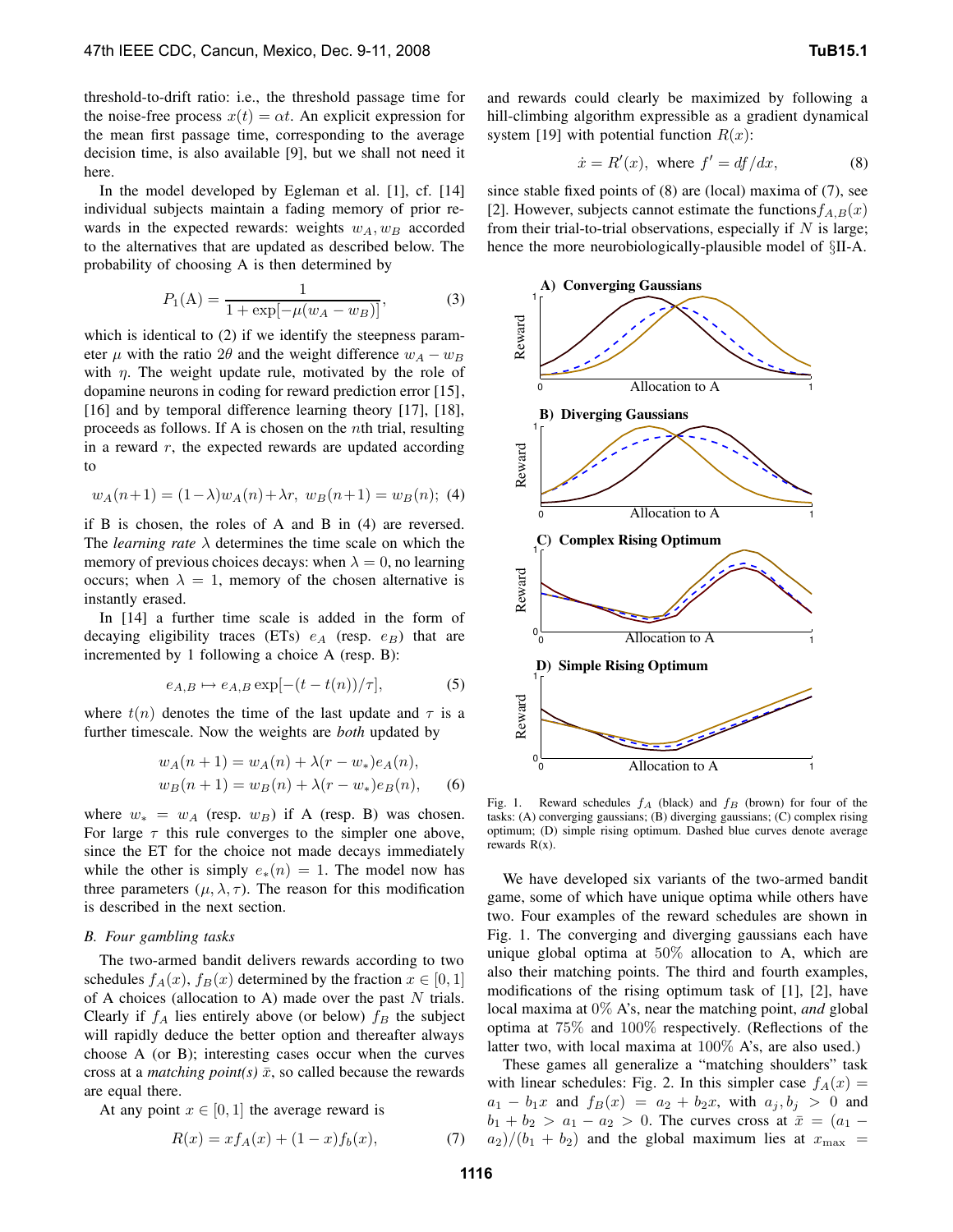$(a_1 - a_2 - b_2)/[2(b_1 + b_2)]$ . This example shows that global (and even local) maxima need not lie at matching points. In cases where these points do not coincide, experiments have shown that under most circumstances human subjects tend to match rather than maximize [20], [21], [22]. In this study the allocation of A's is determined by averaging over the past  $N = 20$  trials. A brief description of the experimental method is provided in Appendix V; further details and analyses will be reported in the psychological literature.



Fig. 2. The matching shoulders task with linear reward schedules, showing that optimal behavior (triangle) need not coincide with matching (circle); coincidence occurs if and only if  $f_A(0) = f_B(1)$  [2, Appendix B].

In the converging gaussians task the optimum coincides with the matching point, and so we expect all subjects, whether playing alone or with group feedback, to hover around this point. Near it the reward schedules are wellapproximated by the linear case of Fig 2, and recalling the weights accorded to prior rewards of §II-A, this "stable" behavior can be intuitively understood by noting that, if a subject is at the matching point and chooses, say, A, so that the fraction of A's in his history goes up, then his reward drops  $(f_A(x) < f_A(\bar{x})$  for  $x > \bar{x}$ ), prompting him to choose B on the next trial. Choice of B (reduction in the fraction of A's) following matching also results in a lower reward, again prompting reversal. Thus, choices tend to cycle around the matching point, and as we shall see in §III, human subjects do approximate this, their deviations providing a measure of noise and/or exploration in the decision making process.

The optimum and matching point also coincide at 50% for the diverging gaussians, but as we show in §III the weight change feedback algorithm of §II-A is typically *unstable* at this point. This can also be understood by a similar argument: the slopes are now reversed and, starting from the matching point, both A and B choices lead to *higher* rewards and further divergence, suggesting that players will not match in this game. Indeed, the task can be parameterized such that the matching point is a local minimum with two (equal) maxima on either side, leading to stronger, and ultimately more rewarding, instability, but here we keep the global optimum at the matching point. Moreover, since the reward schedules are symmetric about 50%, we expect this task to allow us to study "herding" behavior in the group context when choice feedback is supplied.

In [2, Appendix] it is proved that, if the weight difference  $w_A - w_B$  employed in the choice probability (3) accurately reflects the difference in rewards  $\Delta r(x) = f_A(x) - f_B(x)$ received on two succeeding trials, and  $f'_A(\bar{x}) < 0 < f'_B(\bar{x})$ , then the matching point  $\bar{x}$  is locally asymptotically stable (one replaces  $w_A - w_B$  by  $\Delta r$  in (3) and differentiates w.r.t x). A related Liapunov stability result appears in  $[10]$ ,  $[11]$ .

Subject behavior in the rising optimum tasks (Fig. 1C) is markedly different. In the version of [1], [2] the net rewards curve rises monotonically with  $x$ : there is no local maximum at or near the matching point. This prompts some subjects to explore beyond the matching point at  $\approx 20\%$ and discover the global optimum at 100% A's. In the present case, however, we select reward schedules with two locallyoptimal behaviors, at 0 and 100% or 0 and 75%, neither coinciding with matching. These were chosen such that, playing alone, typical subjects (exploiters) should settle near matching, but a minority of explorers should discover, and mostly remain near, the  $100\%$  or  $75\%$  global optima  $[1].<sup>1</sup>$ This behavior prompted Bogacz et al. [14] to introduce the eligibility traces  $e_{A,B}$ , since the original model of Eqs. (3-4) could only capture matching behavior [1, Fig. 2], [2, Fig. 12]. With feedback, we conjecture that some exploiters will be prompted to discover the global optimum, or (in case of choice feedback) to follow the lead of the explorers.

# *C. Models for choice with group feedback*

In the no-feedback condition subjects can still be modeled by independent DD processes, although the knowledge that they are in a competitive situation may require parameter modifications. Given explicit information regarding other players' choices and/or rewards, we *expect* parameters to be updated. When only choice feedback is provided it is not clear that other subjects, whose choices deviate significantly from one's own, are doing better or worse, while if only reward scores are provided, the strategies by which they are achieved remain mysterious. With this in mind, we model parameter updates as follows.

With choice feedback alone, we propose a majority rule. For the groups of five subjects used in our experiments, each individual increases his probability of choosing A (or B) by an amount determined by the fraction of A's (or B's) chosen by the other four players on the previous trial. Specifically, a decaying preference weight  $u(n)$  is updated prior to each choice by the rule

$$
u(n+1) = (1 - \lambda)u(n) + \lambda \cdot \begin{cases} +1 & \text{if AAAB or AAAA,} \\ -1 & \text{if BBBA or BBBB,} \\ 0 & \text{otherwise,} \end{cases}
$$
(9)

<sup>1</sup>In [2] these behaviors are called "conservative" and "risky."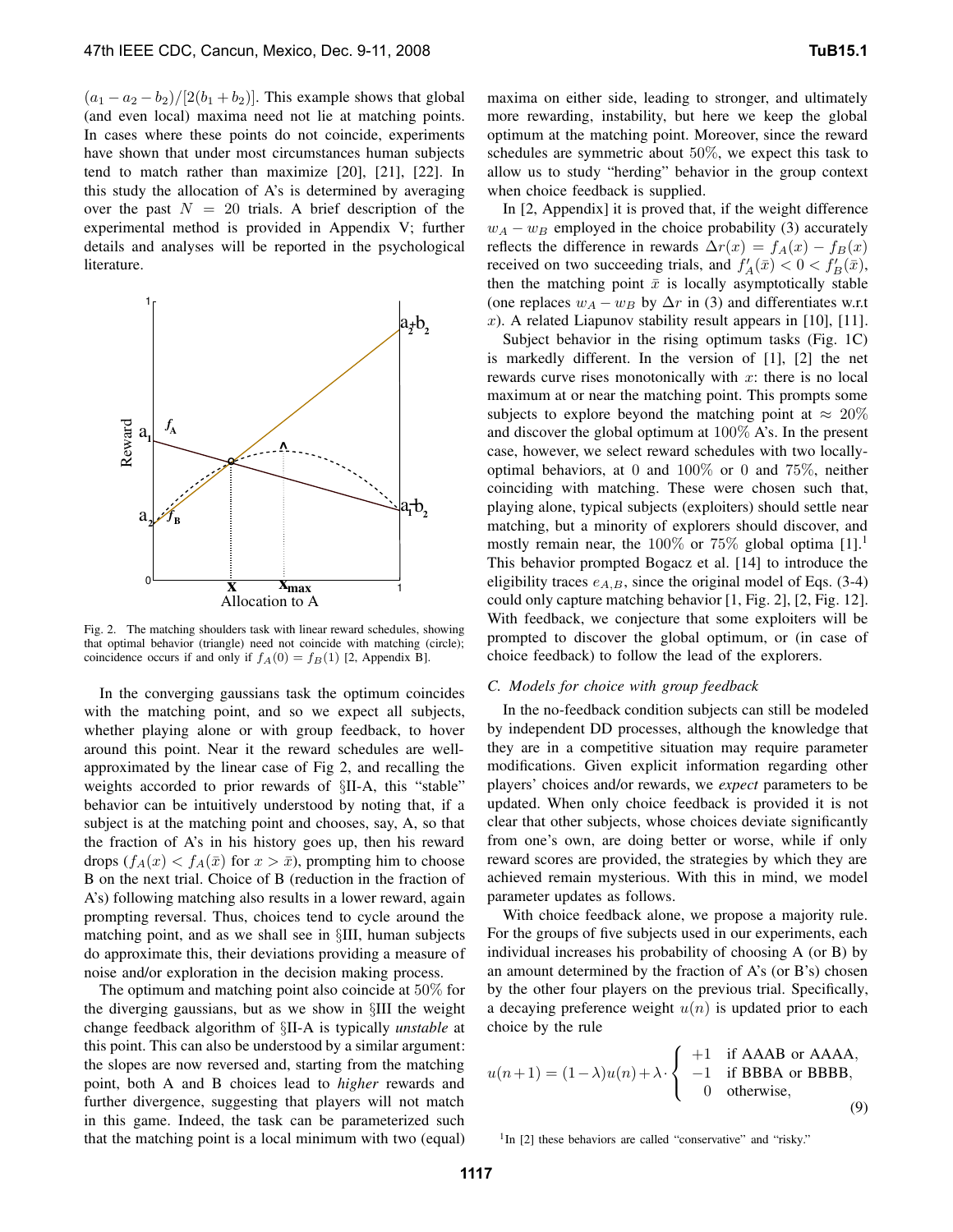TABLE I PARAMETER VALUES AND  $L^2$  fitting errors (err.) for the DD MODEL WITHOUT ELIGIBILITY TRACE.

|       | c. gauss. | gauss.<br>d. | c. $\&$ d. gauss. | complex | simple |
|-------|-----------|--------------|-------------------|---------|--------|
|       | 0.95      | 0.16         | 0.89              | 0.10    | 0.15   |
| $\mu$ | 2.6       | 2.5          |                   | 11.05   | 10.90  |
| Err.  | 0.071     | 0.114        | $0.084 \& 0.126$  | 0.081   | 0.165  |

and added to the weight difference in (3), replacing  $w_A(n)$  –  $w_B(n)$  by  $w_A(n)-w_B(n)+\nu(n)u(n)$ , where  $\nu(n)$  scales the influence accorded to the other players, additionally biasing the drift rate of the DD process. Eq. (9) maintains the update structure and learning rate  $\lambda$  of (4). Note that  $\nu(n) \equiv \nu$ may provide a fitting parameter that remains fixed for a given player and game, or it may vary during a session, being determined as described in §III-B. In either case, one additional parameter describes the strength of feedback.

With reward feedback alone, we suppose that if the maximum among the other players' rewards exceeds his own, an individual will be prompted to further explore the consequences of his choices. This can be achieved by reducing the steepness parameter  $\mu$  of (3) to promote "random" choices and increase exploratory behavior. Alternatively the weight difference can be modified to promote a switch or, in case his reward exceeds all others, to reinforce his last choice. More complex rules can be envisaged for combined choice and reward feedback. Due to limited space, here we consider only choice feedback; other cases will be treated elsewhere.

## III. SOME EXPERIMENTAL AND MODEL DATA

We present preliminary analyses of behavioral data from 5 player groups. Functional magnetic resonance (fMRI) imaging brain scan data from the same groups will be described in a subsequent publication.

#### *A. Allocations without feedback: group behavior*

We start by matching the DD model with drift rates on successive trials updated according to the rule (2) (without ETs), to data from individuals playing the games of Fig. 1 without feedback from other players. Fig. 3 shows histograms of choice allocations from the pooled data of 15, 20, 30 and 35 subjects respectively, all of whom played blocks of 150 trials. To determine initial allocations and hence rewards, subjects were given "seed" histories of  $N = 20$  trials (unknown to them).

Model choice distributions were obtained from 15, 20, 30 or 35 consecutive runs of 150 trials, initialized by the starting allocations supplied to the individuals playing each game. Table I lists parameter values and fit errors. Here the learning rate  $\lambda$  and steepness parameter  $\mu$  were estimated from data averaged across players, but fitted separately to each game. Constraining them to common values for the converging and diverging gaussians shows that the reward schedules, and the resulting trial-to-trial feedback of individual preformance, can lead to markedly different choice allocations *without* changes in DD parameters (fit errors increase modestly: see central column of Table I).



Fig. 3. Envelopes of choice distributions with standard error bars for the four tasks of Fig 1 (solid blue curves), compared with fits of the DD model without eligibility trace (solid red curves). Reward schedules are shown as faint curves. A) converging gaussians; B) diverging gaussians; C) complex rising optimum; D) simple rising optimum. Rising optimum games were also played in reflected versions with global optima to the left on the allocation axes; here data are combined and presented as if all individuals played the same versions.

Fig. 3 shows that the model captures both the "stable" behavior of players in the converging gaussians task, whose allocations remain close to optimal at 50%, as well as their much more diffuse exploratory behavior in the diverging gaussians task, although it underestimates choice fractions near allocations of 0 and 100%. The model captures the allocation distribution of the complex rising optimum slightly better than that of the simple rising optimum. In both cases it reproduces the peak at  $0\%$  A's (the local maximum) and approximates the small upticks near 100% A's, but it overestimates allocations to A immediately to the right of the matching point, where rewards are lower, and underestimates them to its left, where rewards are higher. This may be due to fitting to data averaged across all players rather than fitting to individuals and averaging across models.

The model also exhibits trial-to-trial dynamics similar to that of typical subjects. Allocations to A as a function of trial number for the model show that it qualitatively reproduces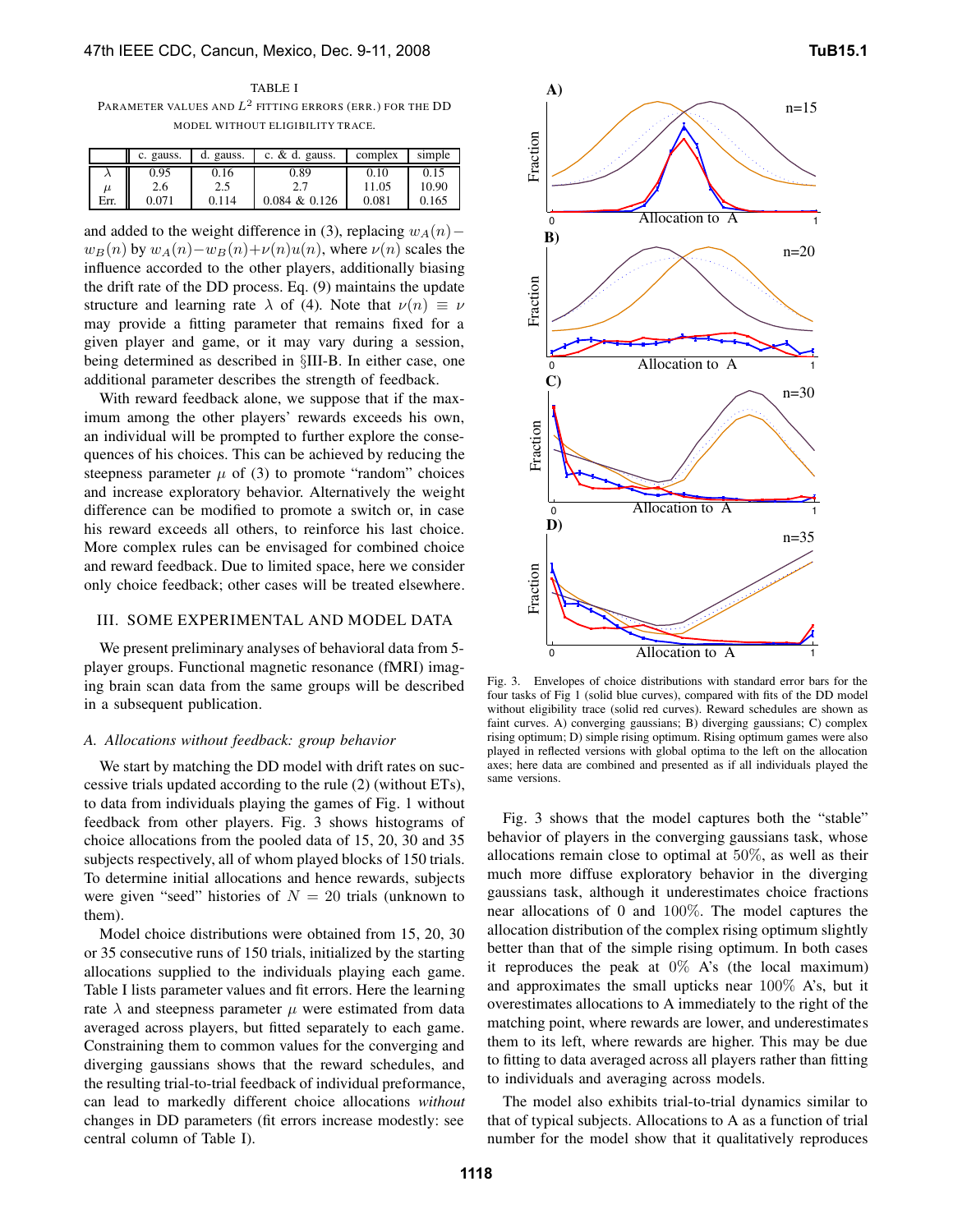

Fig. 4. Left : Windowed correlation sequences for individuals of group 6 playing the converging gaussians task with choice feedback. Right : DD model fits to session-averaged allocation data with choice feedback (9) when corresponding scaled correlation sequence is used as individual's  $\nu(n)$ ); mean correlation values are shown for each individual's sequence as dashed lines.

rapid cycling around the matching point in the converging gaussians task, and the considerably slower, larger amplitude cycling seen for diverging gaussians. It even captures some features of the rising optimum sequences, occasionally reproducing the discovery, or subsequent abandonment of the global optimum (data not shown here).

# *B. Allocations with choice feedback: individual behaviors*

In Figs. 4 and 5 we show that the preference weight (9) proposed in §II-C provides reasonable fits for individual players of the gaussian games in the choice feedback condition. To better investigate the effect of the time-varying influence coefficient  $\nu(n)$  we fixed the parameters  $\lambda$  and  $\mu$ at the following values obtained from fits to each groups' distribution:  $\mu = 2.4$ ,  $\lambda = 0.65$  and  $\mu = 3.8$ ,  $\lambda = 0.55$ respectively for groups 6 and 3 playing the converging and diverging gaussian games. Time-varying sequences  $\tilde{\nu}_i(n)$ were obtained for each individual by comparing their choices to that of the majority among the other four players. This was done using sliding windows of length 10 and correlating segments of the individual's choice sequence with those of the majority, under a lag of one trial. The resulting sequences are shown in the left columns of Figs. 4 and 5. Finally the  $\tilde{\nu}_i(n)$ 's were multiplied by a scaling factor  $\hat{\nu}_i$ that was adjusted to obtain the influence sequence  $\nu_j(n) =$  $\hat{\nu}_j \tilde{\nu}_j(n)$  that best fits each individual's allocation histogram. The parameter  $\hat{\nu}_i$  characterizes the individual's response to



Fig. 5. Left : Windowed correlation sequences for individuals of group 3 playing the diverging gaussians task with choice feedback. Right : DD model fits to session-averaged allocation data with choice feedback (9) when corresponding scaled correlation sequence is used as individual's  $\nu(n)$ ); mean correlation values are shown for each individual's sequence as dashed lines.

feedback.

The individual correlation sequences show that players within the same group exhibit a variety of different behaviors. Some have consistently low or high correlations with the majority while others appear to follow their group only intermittently during the session. The right columns of Figs. 4 and 5 also show that the DD model with feedback modulated by the correlation sequence can reproduce individual differences in players' allocation histograms quite well (e.g., note the low and high A (left and right) biases of players 2, 4 and 5 in Fig. 5).

Thus, when DD models play the games with information from human players, they can capture changing feedback dynamics and the resulting choice allocations. We have also verified that when DD model players receive information about other players' choices, the model produces cycling and "transfer of allegiance" behaviors similar to those of human groups (data not shown here). These studies suggest that simple feedback rules such as (9) can capture aspects of both group dynamics and individual behavior. We are currently analyzing and fitting data from other feedback conditions and from the more challenging rising optimum tasks, which will provide more stringent tests of the models.

# IV. DISCUSSION AND CONCLUSIONS

The behavioral games and mathematical models described in this article provide a window into the dynamics of